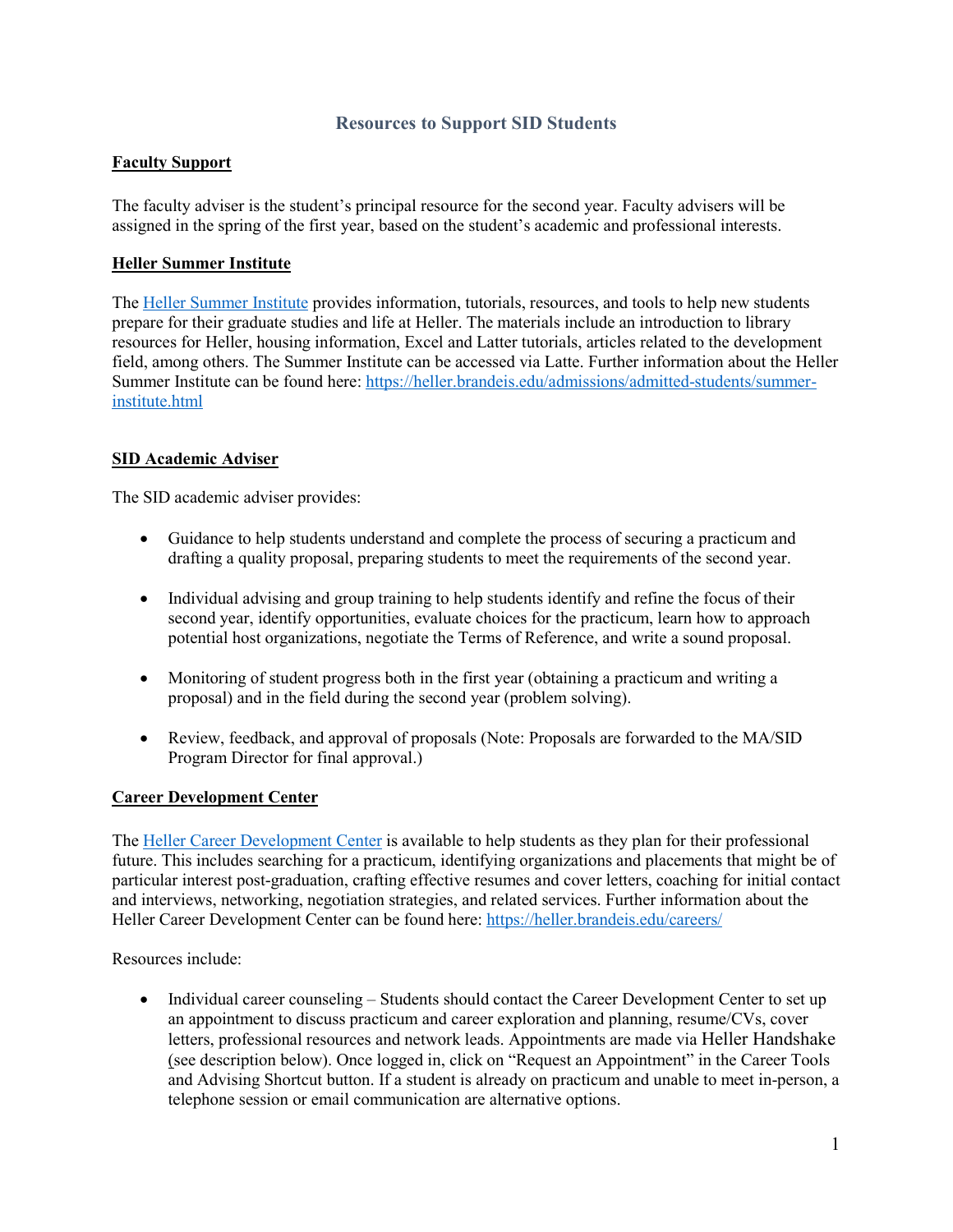- [Heller Handshake—](https://heller.brandeis.edu/careers/employers.html)Heller's online database for *professional opportunities* (jobs, practicum, fellowships, grants, etc.), *employer information* (includes information on past practicum locations and student capstones), *upcoming events* (Heller, Brandeis, local, national and global) and *alumni networking*. Further information about Heller Handshake can be found on the Heller Career Development Center webpage, located here:<https://heller.brandeis.edu/careers/>
- Electronic Resources—*Weekly E-Newsletter:* timely information on announcements; new resources; recent job, internship and fellowship listings; as well as a summary of events both onand off-campus of interest to our students; *Career Connections*: links to industry-specific job boards, professional organizations, social networking and e-newsletters; *Career Briefs*: careerrelated topics including resumes, CVs, cover letters, informational interviewing and networking; *Career Development Center's Library:* Professional/Career-oriented publications and books; *Optimal Resume*: Draft resumes and cover letters, practice interview skills and access additional resources at heller.OptimalResume.com; *LinkedIn Group:* Heller has a LinkedIn group and subgroups by graduate program and geographic area.

## **University Librarian and Online Library Resources**

[Maric Kramer](mailto:https://docs.google.com/document/d/1bq0CzrIyj2xq0FDGepGShquYY5SBCSK5kbvjtneb4NI/edit%23heading=h.fav6scqmwu85) is the SID Research and Instruction Librarian. She is available as a resource to MA/SID students for research needs. Students should direct inquiries to [maric@brandeis.edu.](mailto:maric@brandeis.edu) Further information can also be found here:<https://guides.library.brandeis.edu/sid>

*[The Sustainable International Development LibGuide](mailto:http://guides.library.brandeis.edu/sid)* is an online portal to Brandeis library resources. It provides an overview of key resources for research in sustainable international development. The guide provides easy access to both scholarly and professional resources. Further information about the SID LibGuide can be found here:<https://guides.library.brandeis.edu/sid>

Resources include:

- Background materials
- Citation management
- Interlibrary loans
- Journals and books
- Indexes and abstracts
- Reports and statistics
- Relevant web sites
- Government documents
- Subscription databases

Additionally, on-line tutorials for EndNote and Zotero (citation management systems) can be found at: <http://brandeis.libguides.com/content.php?pid=10580&sid=606366>

#### **Writing Resources**

The [Brandeis Writing Center](http://www.brandeis.edu/writingprogram/writingcenter/) offers peer-review services designed for the graduate student community. The tutors are graduate students who provide assistance with all forms of advanced academic writing and offer strategies for working through writing challenges. Further information about the Brandeis Writing Center can be found here:<https://www.brandeis.edu/writingprogram/writingcenter/>